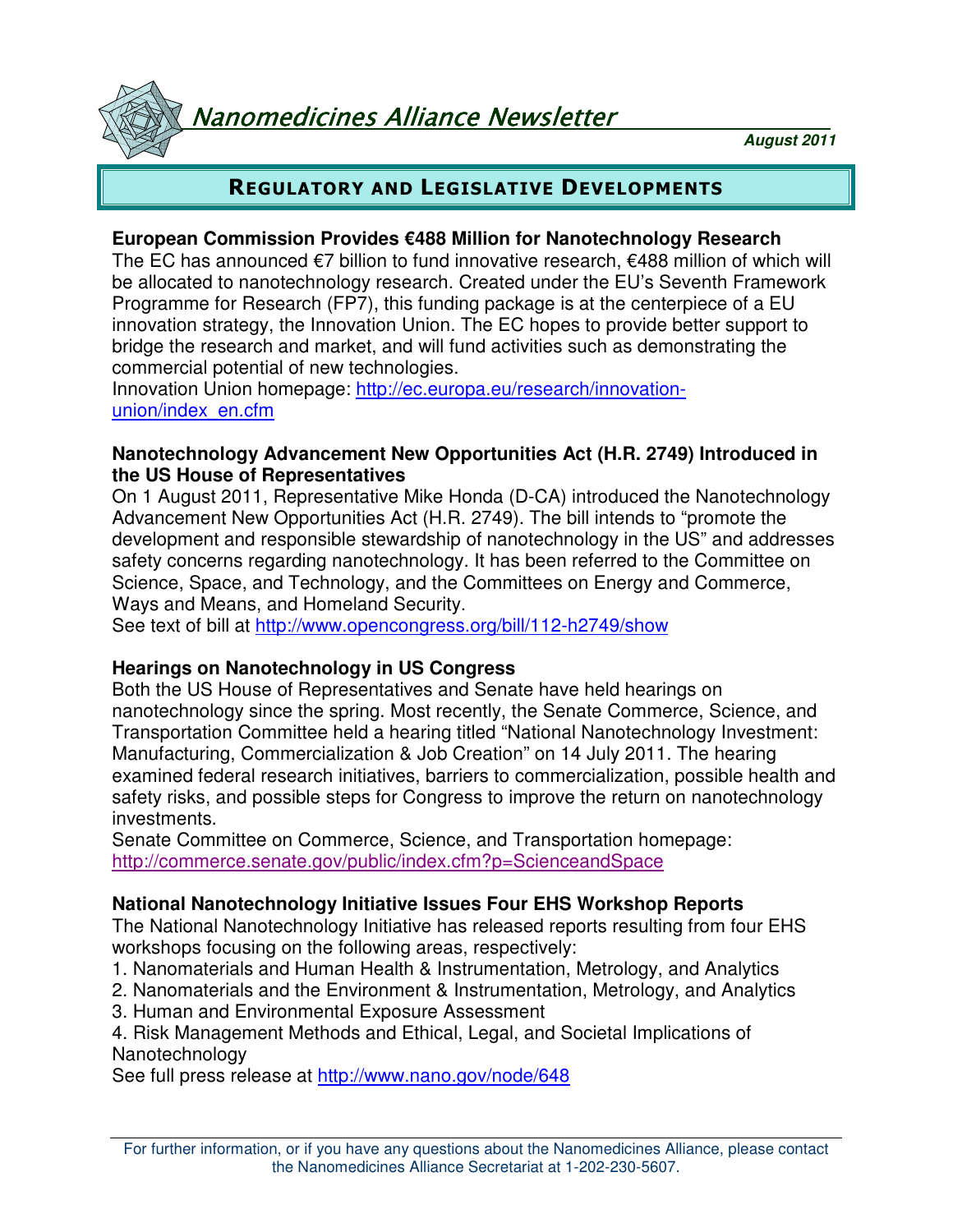### **FDA Issues Draft "Identifying CDER's Science and Research Needs Report"**

This report identifies the current regulatory science needs that will guide CDER's strategic planning of internal research initiatives and contributions to the development of agency regulatory science efforts. Topics highlighted include the following:

- <sup>o</sup> Access to post-market data sources
- o Risk management and management strategies to reinforce the safe use of drugs
- <sup>o</sup> Effectiveness and impact of regulatory communications
- $\circ$  Product quality attributes, manufacturing processes, product performance
- <sup>o</sup> Predictive models of safety and efficacy in humans
- $\circ$  Clinical trial design and analysis
- o Individualization of patient treatment

Comments are due 26 September 2011.

See full report here: http://www.fda.gov/Drugs/ScienceResearch/ucm264327.htm

#### **FDA Issues Draft Guidance "510(k) Device Modifications: Deciding When to Submit a 510(k) for a Change to an Existing Device"**

This draft guidance clarifies when changes to a previous cleared 510(k) device require a new premarket submission. These include specific kinds of labeling changes, changes to the technology used in the device, changes in performance specifications, manufacturing changes, and changes in the materials used in the manufacture of the device. The draft guidance includes a special section on considerations for medical devices utilizing nanotechnology.

The draft guidance can be found here:

http://www.fda.gov/downloads/MedicalDevices/DeviceRegulationandGuidance/Guidanc eDocuments/UCM265349.pdf

### **European Commission Plans to Issue Regulatory Definition of Nanomaterials**

The EC has announced that it plans to adopt a regulatory definition of nanomaterials during the summer. The definition will be a nonbinding recommendation that can be used in member states and regulatory bodies. The EC intends to craft a flexible definition that can be applied across different sectors and regulatory contexts.

### **Netherlands Issues Paper "Risks Associated with Nanomaterials"**

The Dutch delegation at the meeting of the Environmental Council of the EU presented a paper analyzing the potential hazards of nanomaterials for workers and consumers. The paper identifies the lack of a standard definition of nanomaterials as one of the key issues, and outlines three recommendations for the EC: 1) issue a broadly applicable definition of nanomaterials, 2) ensure traceability and a speedy response if a specific nanomaterials happens to be found hazardous, and 3) develop a risk assessment and management system for nanomaterials and products that utilize nanotechnology. The paper can be found here:

http://register.consilium.europa.eu/pdf/en/11/st11/st11626.en11.pdf

#### **EU Publishes Final Recast of the Directive on the Restriction of Hazardous Substances**

The Directive calls for the substitution of hazardous substances by more "environmentally friendly alternatives." In particular, the Directive states that hazardous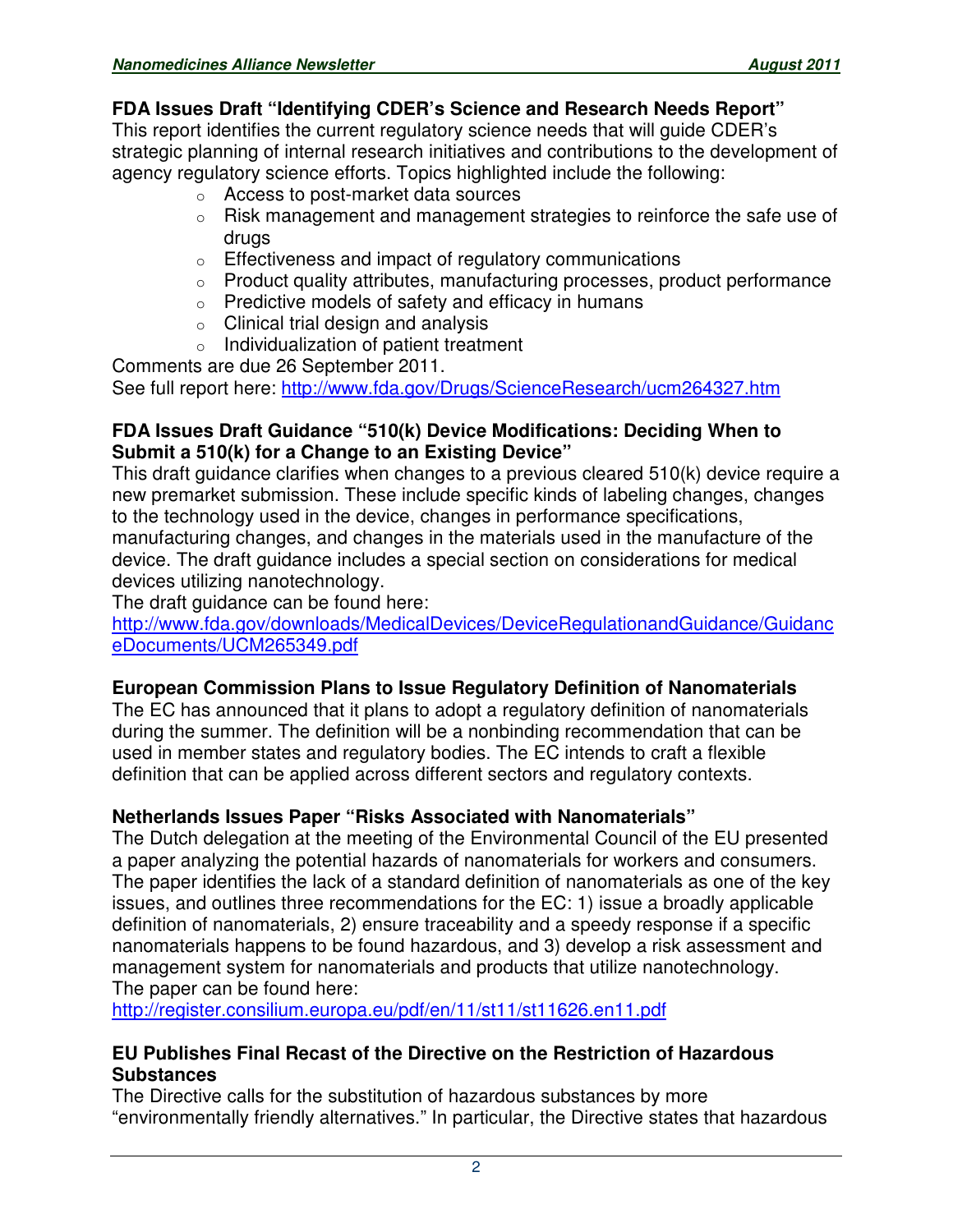substances include "any substances of very small size or with a very small internal or surface structure (nanomaterials) which may be hazardous due to properties relating to their size or structure."

The text is available at : http://eurlex.europa.eu/LexUriServ/LexUriServ.do?uri=OJ:L:2011:174:0088:0110:EN:PDF

#### **ObservatoryNANO issues 2011 Report on Developments in Nanotechnologies Regulation & Standards**

The ObservatoryNANO project, funded under FP7 by EC until 1 April 2012, has published its 2011 report on "Developments in Nanotechnologies Regulation & Standards." The report focuses on regulatory developments and standardization activities in the EU and certain third countries. The developments discussed in the report includes draft definitions of nanomaterials, review of applying chemical legislation to nanomaterials, identification of nanomaterials, and ISO standards. The report can be found here:

http://www.observatorynano.eu/project/filesystem/files/DevelopmentsInNanotechnologie sRegulationandStandards\_2011.pdf

# REVIEWS AND OTHER PUBLICATIONS OF INTEREST

- 1. **Nanotoxicology and Nanoparticle Safety in Biomedical Designs.** International Journal of Nanomedicine, May 2011, Vol. 6, pp. 1117-1127. Ai J, Biazar E, Jafarpour M, Montazeri M, Majidi A, Aminifard S, Zafari M, Akbari HR, Rad HG http://www.dovepress.com/nanotoxicology-and-nanoparticle-safety-in-biomedicaldesigns-peer-reviewed-article-IJN
- 2. **The Problem of Regulating Sophisticated Materials**. Nature Materials, August 2011, Vol. 10, No. 8, pp. 554-557. Andrew Maynard, Diana Bowman, and Graeme Hodge. http://www.nature.com/nmat/journal/v10/n8/full/nmat3085.html?WT.ec\_id=NMAT-201108
- 3. **How Stealthy are PEG-PLA Nanoparticles? An NIR In Vivo Study Combined with Detailed Size Measurements**. Pharmaceutical Research, Vol. 28, No. 8. Andreas Schädlich, Cornelia Rose, Judith Kuntsche, Henrike Caysa, Thomas Meuller, Achim Göpferich and Karsten Mäder. https://springerlink3.metapress.com/content/j9419512g7358wu3/resourcesecured/?target=fulltext.html&sid=g2wnvw45wygi25qwdrxbox45&sh=www.springerli nk.com
- 4. **Experimental Validation of Atomic Force Microscopy-based Cel Elasticity Measurements.** Nanotechnology, 26 August 2011, Vol. 22, No. 34. Andrew R Harris and G T Charras. http://iopscience.iop.org/0957-4484/22/34/345102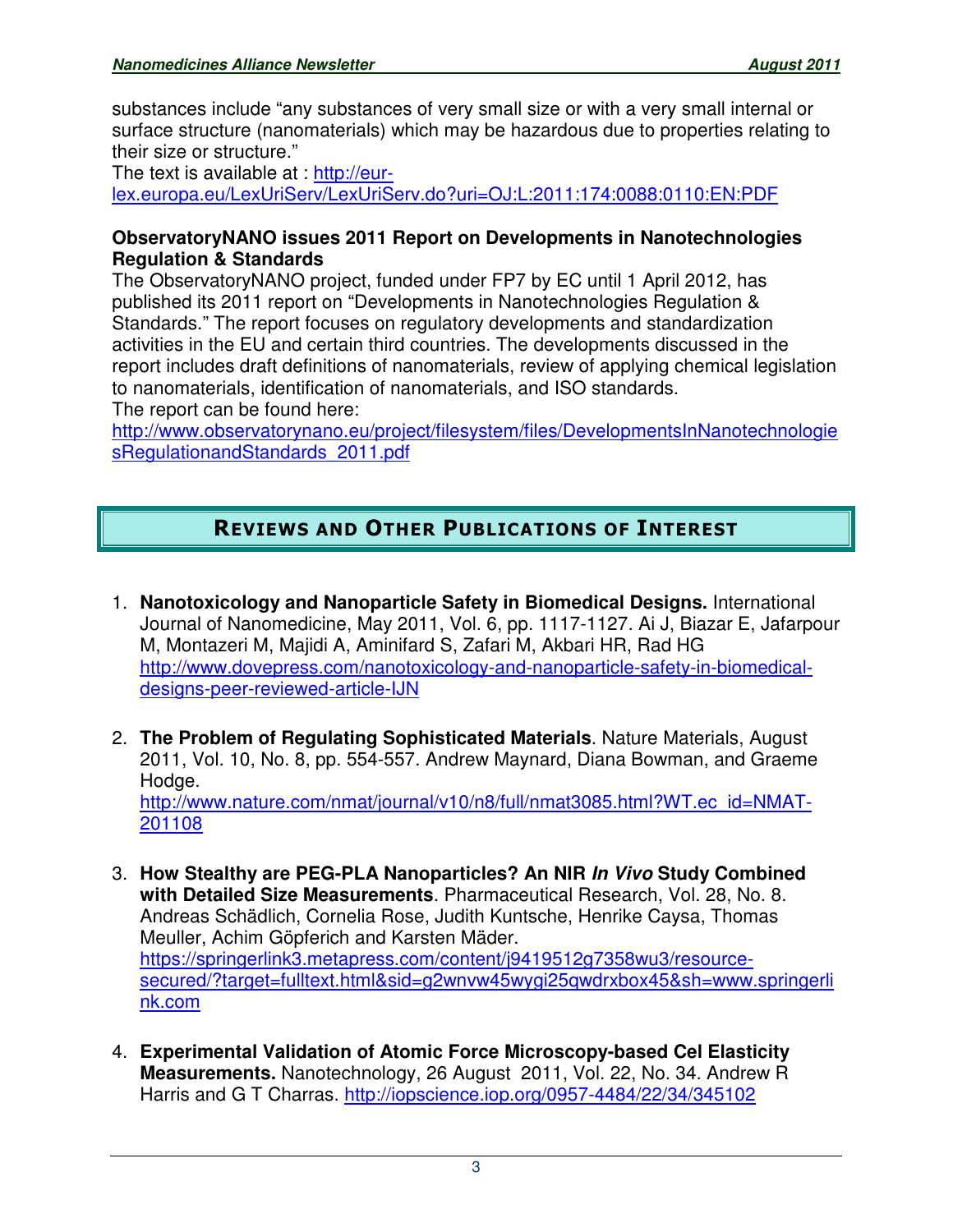- 5. **Bio-Synthesis of Gold Nanoparticles by Human Epithelial Cells, in vivo.** Nanotechnology, September 2011, Vol. 22, No. 35. E Larios-Rodriguez, C Rangel-Ayon, S J Castillo, G Zavala, and R Herrera-Urbina. http://iopscience.iop.org/0957- 4484/22/35/355601
- 6. **Reengineering Translational Science: The Time is Right.** Science Translational Medicine, 6 July 2-011, Vol. 3, No. 90, pp. 90. Francis S. Collins. http://stm.sciencemag.org/content/3/90/90cm17.abstract

# CONFERENCES AND WORKSHOPS

### **Biological Responses to Nanoscale Particles**

September 11-15, 2011, Essen, Germany

- Organised by Priority Programme (SPP1313) of Eutsche Forschungsgemeinschaft (DFG) and University of Duisburg-Essen (UDE)
- Topics include interactions of nanoscale particles with biomolecules and membranes, mechanisms of cellular uptake and intercellular trafficking, biological impacts of nanoscale particles, synthesis and characterisation of nano particles, in-vivo and invitro imaging and diagnostic techniques, biodegradation of nanoscale particles, life cycle analysis and risk assessment

http://www.spp1313.de/website/program/general/programm\_82/en/en\_programm\_univer\_1.php

### **NANOCON 2011**

September 21-23, 2011, Brno, Czech Republic

• Two sessions on biotechnology, nanomaterials in medicine, and health, safety and environmental challenges

http://www.nanocon.cz/

### **Nanoscale Bioceramics in Healthcare and High Performance Ceramics**

October 12-13, 2011, Stoke-on-Trent, Staffordshire, UK

- Hosted by Institute of Nanotechnology and CERAM
- Focus on application of bioactive glass and ceramics to orthopaedics, regenerative medicine, dentistry, biosensing, controlled drug release, high performance coatings, and functionalized biomaterials.

http://www.nano.org.uk/events/ion-events

### **NanoDDS 2011**

October 15-16, 2011, Salt Lake City, UT

- Advanced nanomaterials
- Theranostics
- Drug delivery
- Translational nanomedicine

http://www.nanoinstitute.utah.edu/portal/site/nanoinstitute/menuitem.bd784eb820e465c65b2c5b69c1e91 6b9/?vgnextoid=f5295a86d2a96210VgnVCM1000001c9e619bRCRD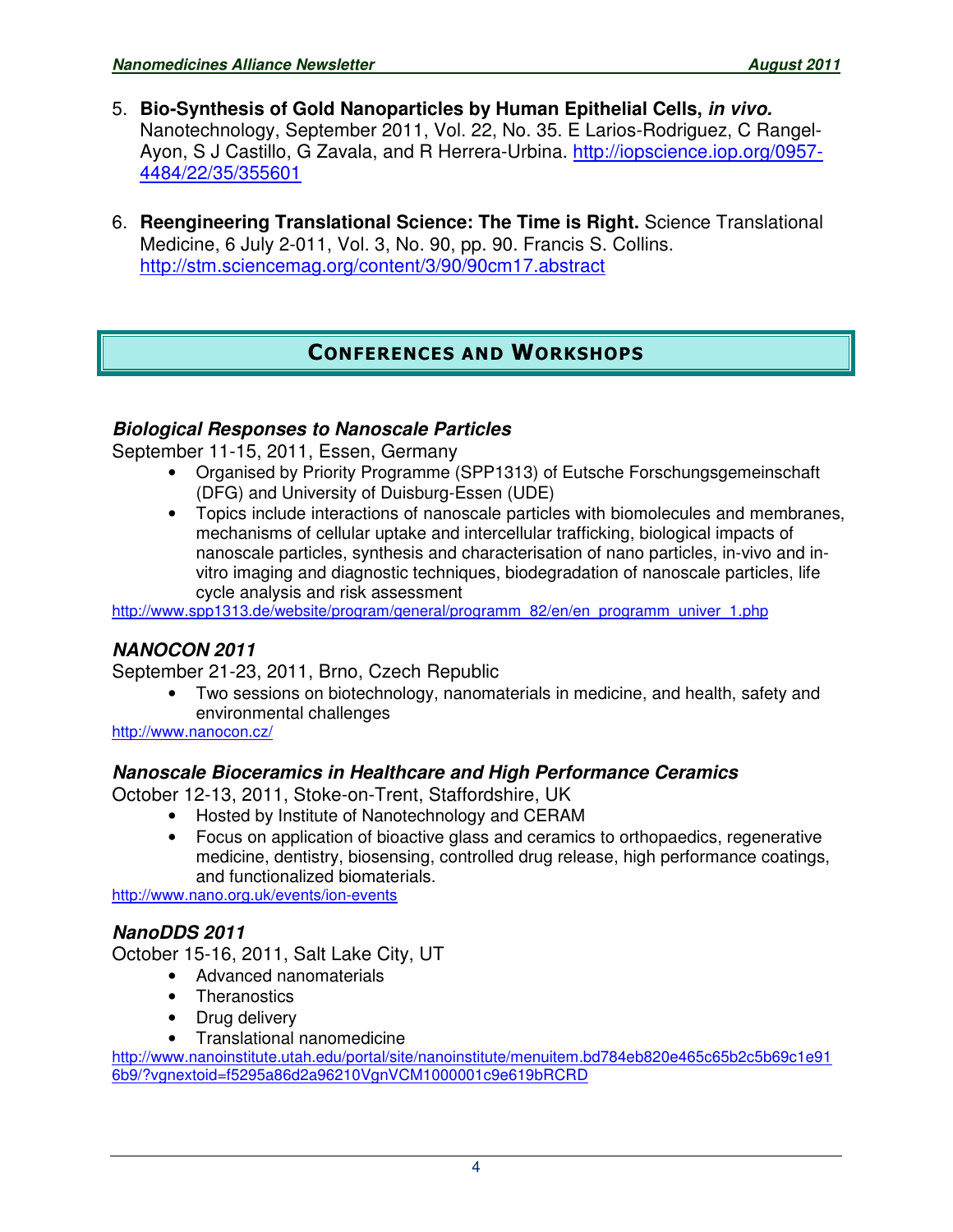#### **NanoMedicine – 2011**

November 3 – 5, 2011, Shenzhen, China

- Breaking Research of Nanomedicines
- Versatile Nanotech and Nanomaterials in Biomedicine
- Nanodevices and Diagnostic
- Nanomedicine Targeting Major Diseases
- Regenerative Nanomedicine
- Culturing Public Environment for Healthy Growth

http://www.bitconferences.com/NanoMedicine2011/

#### **IEEE International Conference on Nano/Molecular Medicine and Engineering**

November 9-12, 2011, Jeju, South Korea

- Nano and molecular technologies in medical diagnosis and therapy
- Nanotechnology in drug delivery
- Biomedical imaging
- Nano and molecular technologies in medical diagnosis and therapy
- Nano-technology in drug delivery
- Biochips and Bio-MEMS
- Biomechatronics
- Biological interface
- Cell at the nanoscale
- Frontiers in nanobiotechnology

### **BioNanoTox and Applications International Research Conference**

November 10-14, 2011, Mobile, AL

- Multidisciplinary focus on biology, nanotechnology, and toxicology
- Joint research between nanomaterials and biological systems

http://sites.google.com/site/bntconference/

### **International Conference on Biomedical Engineering**

December 10-12, 2011, Manipal Karnataka, India

• Medical applications of nanotechnology one of focus areas

http://uic.manipal.edu/icbme/#contact

### **Nano Health**

January 15-16, 2012, Egypt, Cairo

- To address the future of nanotechnology, as well as potential risks and regulatory issues
- New frontiers in drug delivery and therapeutics
- New frontiers in imaging and diagnosis
- Nanotechnology and the developing world
- Roadmapping new technologies
- Novel medical materials and products

http://www.clocate.com/conference/Nano-Health-2012/13170

### **IEEE International Conference on Nano/Micro Engineered and Molecular Systems**

March 5-8, 2012, Kyoto, Japan

- Nanophotonics
- Nanomaterials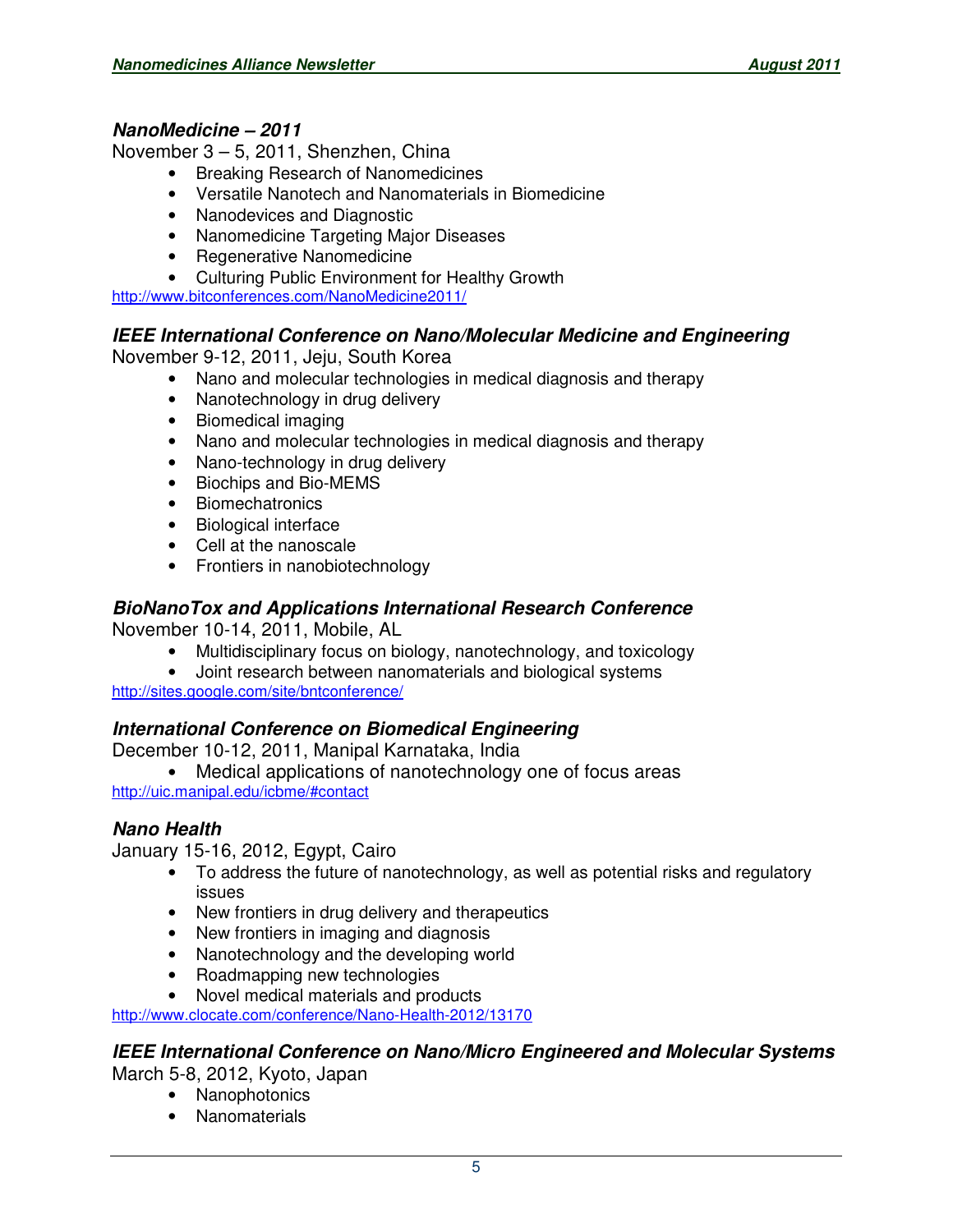- Carbon nanotube based devices and systems
- Nanoscale robotics, assembly, and automation
- Molecular sensors, actuators, and systems
- Integration of MEMS/NEMS with molecular sensors/actuators
- Microfluidics and nanofluidics
- Micro and nano heat transfer
- Nanobiology, nano-bio-informatics, nanomedicine
- Micro and nano fabrication
- Micro/nano sensors and actuators
- Micro/nanoelectromechanical systems

http://www.ieee-nems.org/2012/general\_info/introduction/

## **77th Prague Meetings on Macromolecules: Polymers in Medicine**

July 8-12, 2012, Prague, Czech Republic

- Polymers for Nanomedicine
- Stimuli responsive polymers
- Polymers for Advanced Drug Delivery
- Polymers for Biomedical Applications
- Biomaterials for Tissue Engineering

http://www.imc.cas.cz/sympo/pmm2012/

# REFERENCE SECTION

#### **Nano Organizations**

- National Center for Toxicological Research (NCTR): http://www.fda.gov/AboutFDA/CentersOffices/NCTR/default.htm
- National Nanotechnology Initiative (NNI): http://www.nano.gov/
- Nano Science and Technology Consortium (NSTC): http://www.nstc.in/
- Nano Science and Technology Institute (NSTI): http://www.nsti.org/
- The Nanotechnology Institute (NTI): http://nanotechinstitute.org/

#### **Nano Journals**

- American Chemical Society -- Nano Letters: http://pubs.acs.org/journal/nalefd
- Institute of Physics Nanotechnology: http://iopscience.iop.org/0957-4484/
- Journal of Nanoscience and Nanotechnology: http://www.aspbs.com/jnn/
- NanoTrends A Journal of Nanotechnology and its Applications: http://www.nstc.in/journal/default.aspx
- BCC Research -- Nanotechnology Reports: http://www.bccresearch.com/index/category/code/nanotechnology
- Nanomedicine: Nanotechnology, Biology, and Medicine: http://www.nanomedjournal.com/home
- Nanomedicine: http://www.futuremedicine.com/page/about.jsp